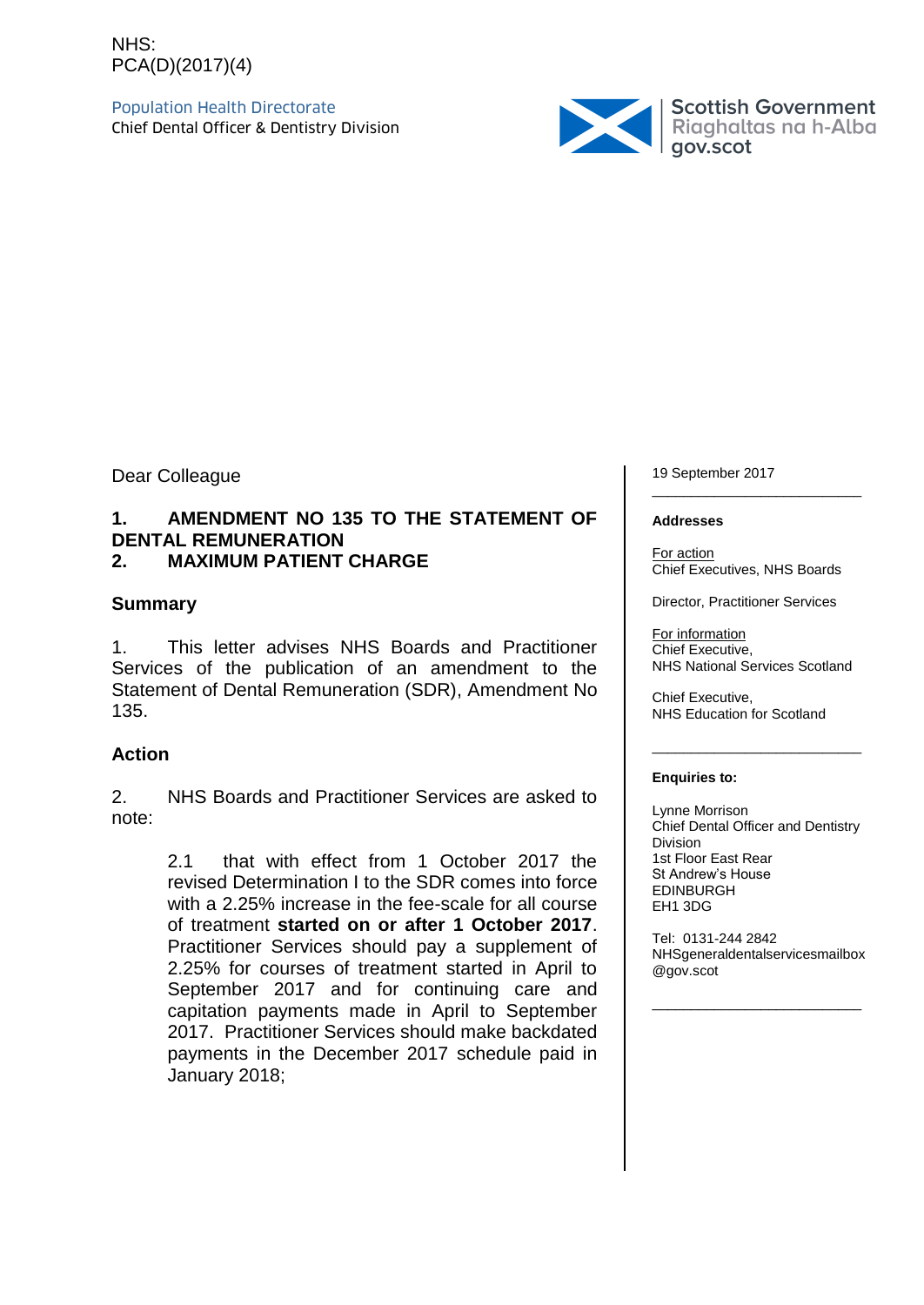2.2 that with effect from 26 October 2017 the requirement to undertake clinical audit activities is being replaced with a requirement to undertake a broader range of quality improvement activities. Further information will be issued in due course about this change;

2.3 that with effect from 1 August 2017 the areas where recruitment and retention allowances are available have been amended.

3. The Memorandum to this letter provides more information on the changes to the SDR.

4. NHS Boards and Practitioner Services are also asked to note that the maximum patient charge for a single course of treatment will remain £384.

5. NHS Boards are:

5.1 asked to **urgently** issue the Memorandum to this letter to all dentists and dental bodies corporate on their dental lists;

5.2 asked to note that contractors have been advised that they can view or download Amendment No 135 to the SDR at [http://www.scottishdental.org/.](http://www.scottishdental.org/) A pdf version of Amendment No 135 has also been provided to each NHS Board. If an individual contractor cannot access the electronic version of Amendment No 135 a hard copy should be provided by the NHS Board on request;

5.3 reminded of the need to ensure that they make Hospital Dental Service staff aware of the new scale of fees, which they require to calculate the proper patient charge element for certain dental appliances provided outwith general dental services.

Yours sincerely

MARGIE TAYLOR Chief Dental Officer

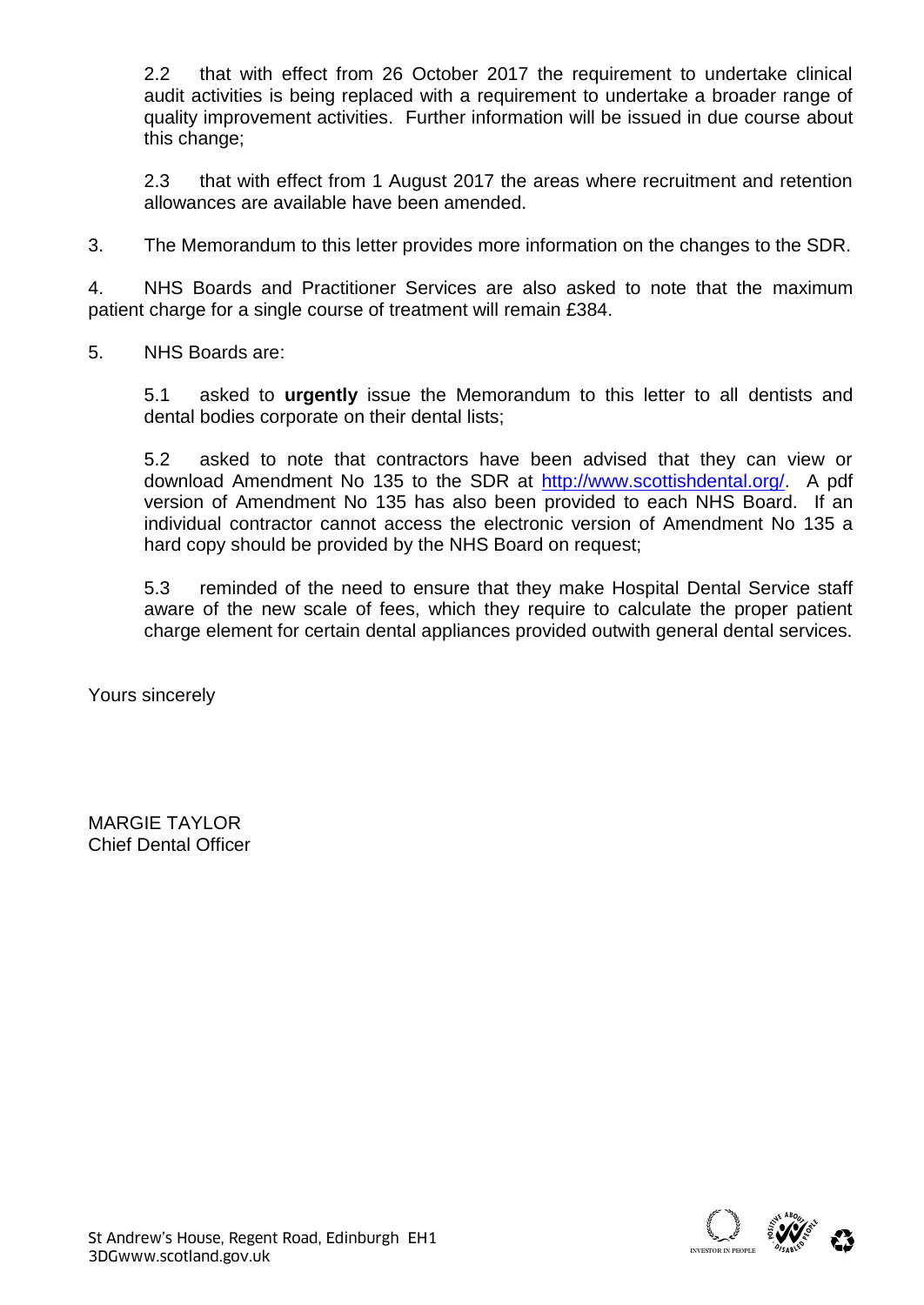# **DENTISTS/DENTAL BODIES CORPORATE NATIONAL HEALTH SERVICE GENERAL DENTAL SERVICES**

#### **1. AMENDMENT NO 135 TO THE STATEMENT OF DENTAL REMUNERATION 2. MAXIMUM PATIENT CHARGE**

1. This Memorandum advises of the publication of an amendment to the Statement of Dental Remuneration (SDR), Amendment No 135. It also advises of the maximum patient charge for a single course of NHS dental treatment.

# **Amendment No 135 to the Statement of Dental Remuneration**

2. Amendment No 135 is the full SDR. This amendment will be available to view or download at [http://www.scottishdental.org/.](http://www.scottishdental.org/) NHS Boards have been sent an electronic copy of the SDR. If you do not have internet access or other means of accessing the full SDR electronically you should contact your NHS Board.

# **Determination I (Scale of Fees – October 2017)**

3. Following the publication of the Doctors' and Dentists' Review Body report for 2017/18, the Scottish Government has agreed that the gross remuneration of general dental practitioners should be increased by 2.25%.

4. The new fee scale will apply to all courses of treatment **started on or after 1 October 2017**. Practitioner Services will pay a supplement of 2.25% for all courses of treatment started in April to September 2017, and where appropriate, for continuing care and capitation payments made in April to September 2017. Practitioner Services will make backdated payments in the December 2017 schedule paid in January 2018. The new patient charge should be used for courses of treatment **started on or after 1 October 2017.** 

# **Determination III to XV**

5. The allowances, payments and grants payable under Determination III to XV and the earnings required in order to qualify for these allowances, payments and grants remain the same.

# **Determination XI (Clinical Audit Allowances)**

6. With effect from 26 October 2017 the requirement to undertake clinical audit activities is being replaced with a requirement to undertake a broader range of quality improvement activities. Further information will be issued in due course about this change.

# **Determination XIII (Recruitment and Retention Allowances)**

7. With effect from 1 August 2017 the areas where recruitment and retention allowances are available to those joining sub-part A of the first part of a dental list i) within 3 months of completion of training; ii) for the first time; or iii) after a break of 5 years are being re-defined as follows: